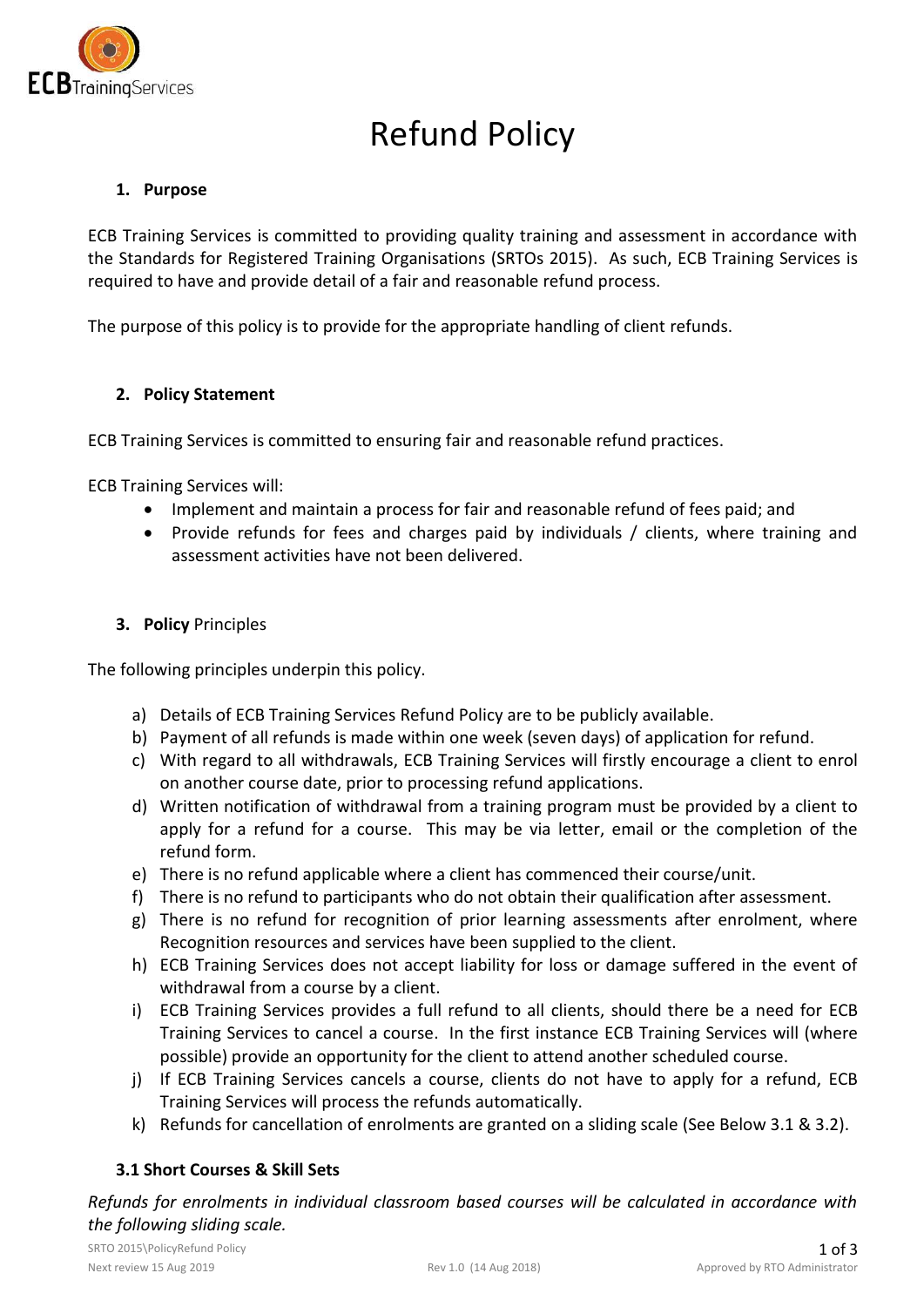

| <b>Reason for Refund</b>                                               | <b>Notification requirements</b>                                                   | <b>Refund</b>                                                                         |
|------------------------------------------------------------------------|------------------------------------------------------------------------------------|---------------------------------------------------------------------------------------|
| Client withdraws                                                       | In writing, eight (8) calendar days<br>or more prior to the course<br>commencement | 100% of the course fee (paid by the<br>client)                                        |
| Client withdraws                                                       | In writing, within seven (7)<br>calendar days prior to the course<br>commencement. | 75% of the full course fee<br>(regardless of how much the Client<br>has already paid) |
| Client withdraws                                                       | In writing, less than 24 hours<br>prior to course commencement.                    | Nil Refund                                                                            |
| Client withdrawn from the<br>course by ECB Training<br><b>Services</b> | After course commencement,<br>due to inappropriate behaviour                       | Nil Refund                                                                            |
| Course cancelled by ECB<br><b>Training Services</b>                    |                                                                                    | 100% of the course fee (paid by the<br>client)                                        |

- a) A fee equal to 25 % of the full fee is charged where cancellations occur within seven (7) days before commencement of an enrolled course or assessment.
- b) Fees are refunded in full where the client submits in writing reason for withdrawal, eight (8) days or more prior to commencement of an enrolled course or assessment.

## **3.2 Qualifications / Accredited Courses**

*Refunds for enrolments on nationally recognised qualifications (workplace based/traineeships) and accredited courses are subject to the following refund formula.* 

| <b>Fee Type</b>                   | <b>Description</b>                  | Fee \$\$                            |
|-----------------------------------|-------------------------------------|-------------------------------------|
| <b>Enrolment cancellation fee</b> | RTO administrative processes for    | \$150.00 per qualification          |
|                                   | processing of enrolment,            |                                     |
|                                   | reporting and other                 |                                     |
|                                   | administrative actions related to   |                                     |
|                                   | cancellation                        |                                     |
| Unit Fee - Commenced              | For all individual units            | Full Unit fee payable by the client |
|                                   | commenced/attended/                 | Nil Refund                          |
|                                   | completed from within the           |                                     |
|                                   | qualification / Accredited course   |                                     |
| Unit Fee - Not Commenced          | For all individual units <b>NOT</b> | Full Unit fee paid by the client is |
|                                   | commenced/attended/                 | Refunded                            |
|                                   | completed from within the           |                                     |
|                                   | qualification / Accredited course   |                                     |

## **4. ECB Training Services Responsibilities**

The Director ECB Training Services is responsible for ensuring compliance with this policy. Managing Director of ECB Training Services will process refund requests within 1 week from the day of receipt.